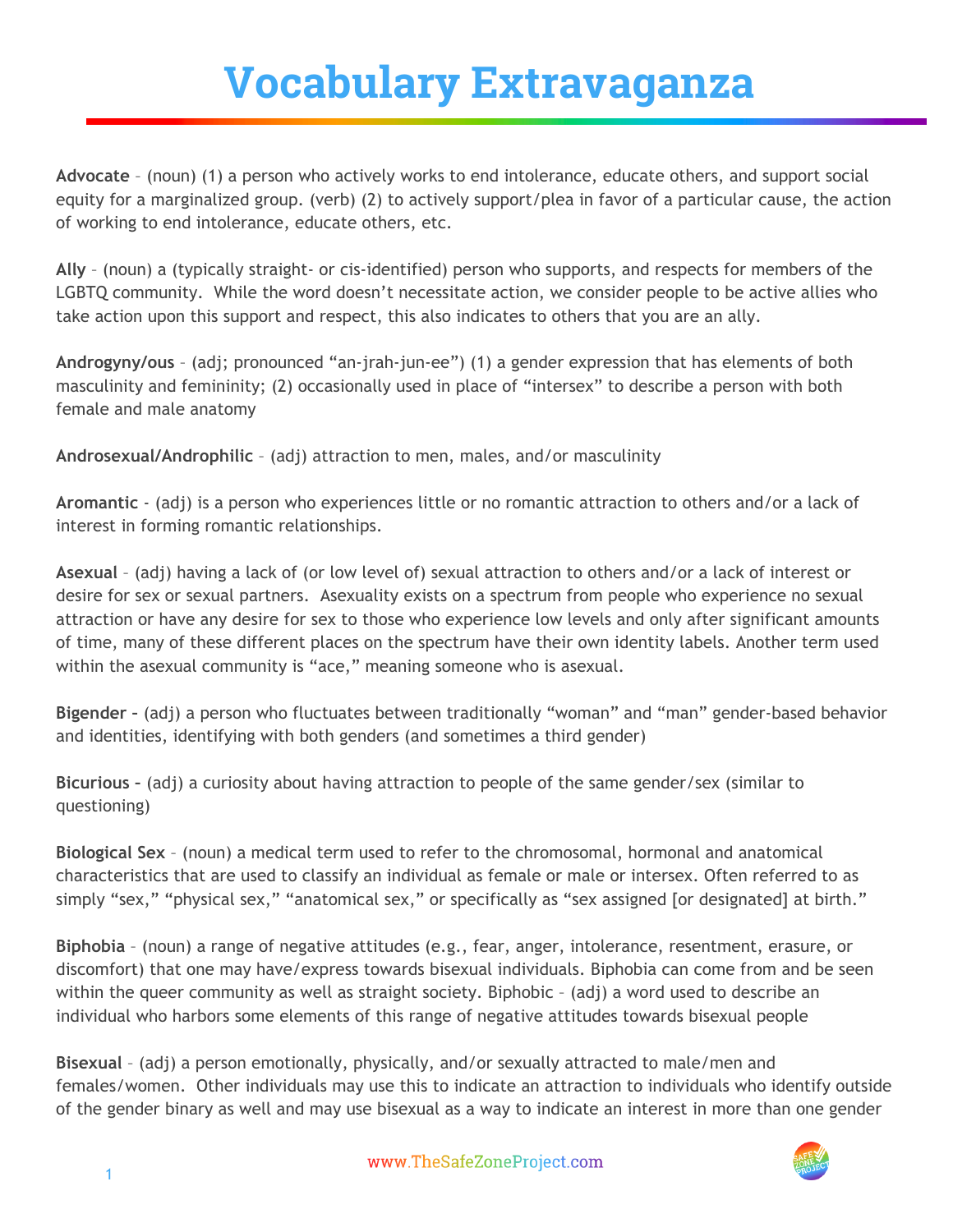or sex (i.e. men and genderqueer people). This attraction does not have to be equally split or indicate a level of interest that is the same across the genders or sexes an individual may be attracted to.

**Butch** – (noun & adj) a person who identifies themselves as masculine, whether it be physically, mentally or emotionally. 'Butch' is sometimes used as a derogatory term for lesbians, but is also be claimed as an affirmative identity label.

**Cisgender** – (adj; pronounced "siss‐jendur") a person whose gender identity and biological sex assigned at birth align (e.g., man and male‐assigned). A simple way to think about it is if a person is not trans\*, they are cisgender.

**Cisnormativity** – (noun) the assumption, in individuals or in institutions, that everyone is cisgender, and that cisgender identities are superior to trans\* identities or people. Leads to invisibility of non‐cisgender identities

**Closeted** – (adj) an individual who is not open to themselves or others about their (queer) sexuality or gender identity. This may be by choice and/or for other reasons such as fear for one's safety, peer or family rejection or disapproval and/or loss of housing, job, etc. Also known as being "in the closet." When someone chooses to break this silence they "come out" of the closet. (See coming out)

**Coming Out** – (1) the process by which one accepts and/or comes to identify one's own sexuality or gender identity (to "come out" to oneself). (2) The process by which one shares one's sexuality or gender identity with others (to "come out" to friends, etc.).

**Constellation** ‐ (noun) the arrangement or structure of a polyamorous relationship.

**Cross‐dresser** – (noun) someone who wears clothes of another gender/sex.

**Demisexual** – (noun) an individual who does not experience sexual attraction unless they have formed a strong emotional connection with another individual. Often within a romantic relationship.

**Drag King** – (noun) someone who performs masculinity theatrically.

**Drag Queen** – (noun) someone who performs femininity theatrically.

**Dyke** – (noun) a term referring to a masculine presenting lesbian. While often used derogatorily, it can is adopted affirmatively by many lesbians (and not necessarily masculine ones) as a positive self‐identity term

**Emotional/Spiritual Attraction** ‐ (noun) an affinity for someone that evokes the want to engage in emotional intimate behavior (e.g., sharing, confiding, trusting, interdepending), experienced in varying degrees (from little‐to‐non, to intense). Often conflated with **romantic attraction and sexual attraction.**

**Fag(got)** – (noun) derogatory term referring to a gay person, or someone perceived as queer. Occasionally used as an self-identifying affirming term by some gay men, at times in the shortened form 'fag'.

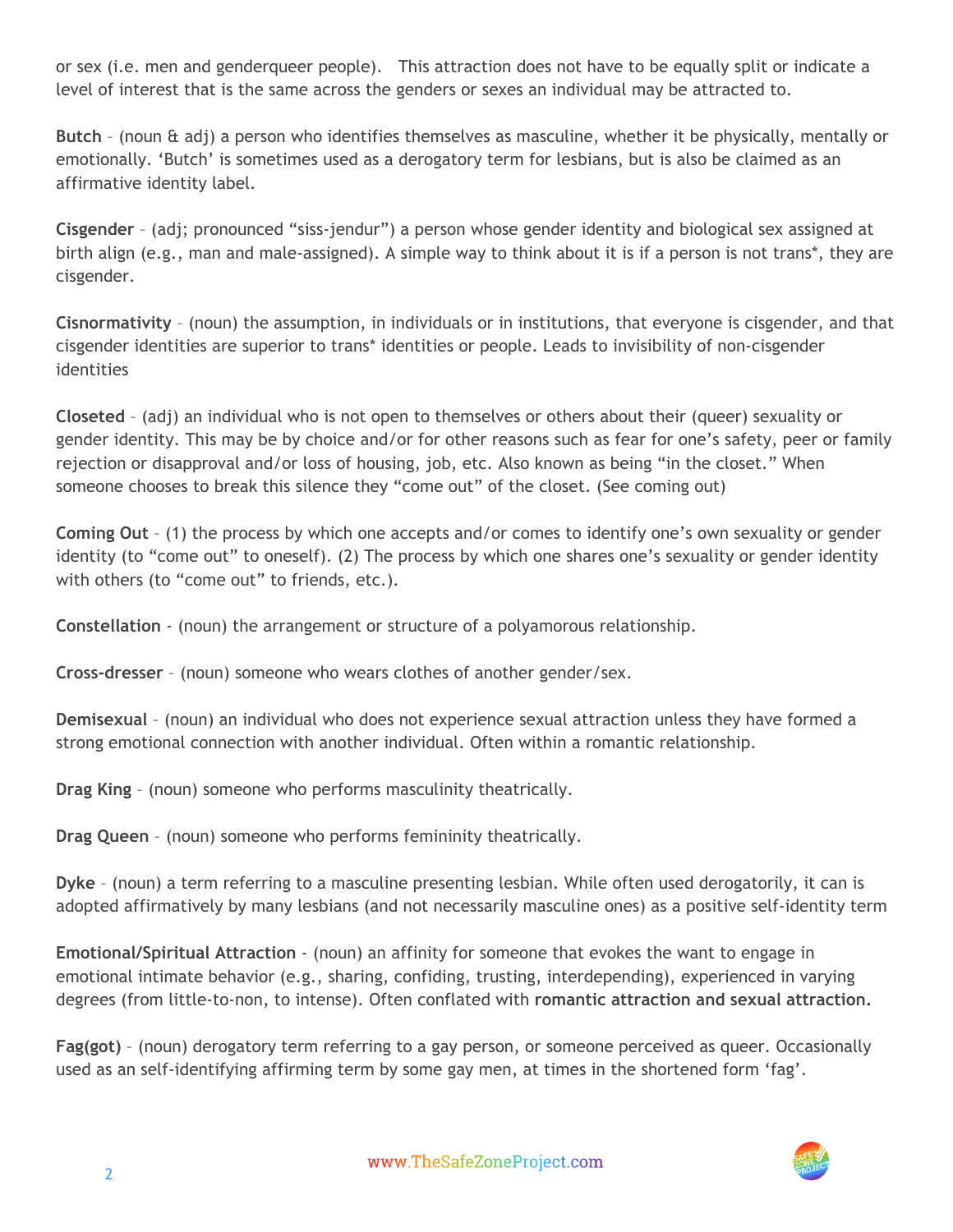**Feminine Presenting; Masculine Presenting** ‐ (adj) a way to describe someone who expresses gender in a more feminine or masculine way, for example in their hair style, demeanor, clothing choice, or style. Not to be confused with Feminine of Center and Masculine of Center, which often includes a focus on identity as well as expression.

**Feminine of Center; Masculine of Center** ‐ (adj) a word that indicates a range of terms of gender identity and gender presentation for folks who present, understand themselves, relate to others in a more feminine/masculine way. Feminine of center individuals may also identify as femme, submissive, transfeminine, or more; masculine of center individuals may also often identity as butch, stud, aggressive, boi, transmasculine, or more.

**Femme –** (noun & adj) someone who identifies themselves as feminine, whether it be physically, mentally or emotionally. Often used to refer to a feminine‐presenting queer woman .

**Fluid(ity)** – (adj) generally with another term attached, like gender‐fluid or fluid‐sexuality, fluid(ity) describes an identity that may change or shift over time between or within the mix of the options available (e.g., man and woman, bi and straight)

**FtM / F2M; MtF / M2F** – (adj) abbreviation for female‐to‐male transgender or transsexual person; abbreviation for male‐to‐female transgender or transsexual person.

**Gay** – (adj) (1) a term used to describe individuals who are primarily emotionally, physically, and/or sexually attracted to members of the same sex and/or gender. More commonly used when referring to males/men‐identified ppl who are attracted to males/men‐identified ppl, but can be applied to females/women-identified ppl as well. (2) An umbrella term used to refer to the queer community as a whole, or as an individual identity label for anyone who does not identify as heterosexual.

**Gender Binary** – (noun) the idea that there are only two genders – male/female or man/woman and that a person must be strictly gendered as either/or.

**Gender Expression** – (noun) the external display of one's gender, through a combination of dress, demeanor, social behavior, and other factors, generally measured on scales of masculinity and femininity. Also referred to as "gender presentation."

**Gender Fluid** ‐ (adj) gender fluid is a gender identity best described as a dynamic mix of boy and girl. A person who is gender fluid may always feel like a mix of the two traditional genders, but may feel more man some days, and more woman other days.

**Gender Identity** – (noun) the internal perception of an one's gender, and how they label themselves, based on how much they align or don't align with what they understand their options for gender to be. Common identity labels include man, woman, genderqueer, trans, and more.

**Gender Non‐Conforming (GNC) ‐** (adj) someone whose gender presentation, whether by nature or by choice, does not align in a predicted fashion with gender‐based expectations.

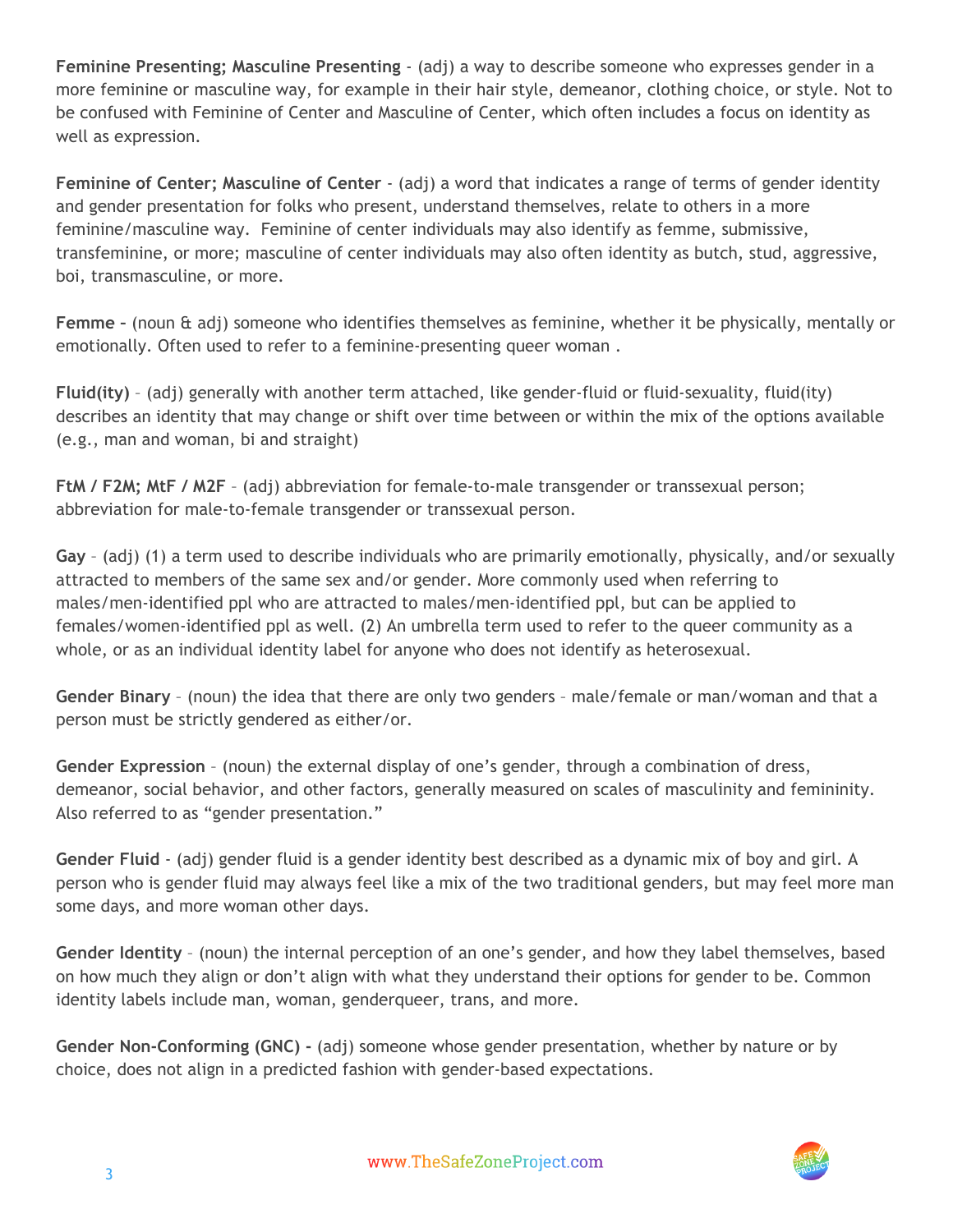**Gender Normative / Gender Straight** – (adj) someone whose gender presentation, whether by nature or by choice, aligns with society's gender‐based expectations.

**Genderqueer** ‐ (adj) a gender identity label often used by people who do not identify with the binary of man/woman; or as an umbrella term for many gender non-conforming or non-binary identities (e.g., agender, bigender, genderfluid). Genderqueer people may think of themselves as one or more of the following, and they may define these terms differently:

- may combine aspects man and woman and other identities (bigender, pangender);
- not having a gender or identifying with a gender (genderless, agender);
- moving between genders (genderfluid);
- third gender or other-gendered; includes those who do not place a name to their gender having an overlap of, or blurred lines between, gender identity and sexual and romantic orientation.

**Gender Variant**– (adj) someone who either by nature or by choice does not conform to gender‐based expectations of society (e.g. transgender, transsexual, intersex, gender‐queer, cross‐dresser, etc.).

**Gynesexual/Gynephilic** – (adj; pronounced "guy‐nuh‐seks‐shu‐uhl") attracted to woman, females, and/or femininity

**Heteronormativity** – (noun) the assumption, in individuals or in institutions, that everyone is heterosexual, and that heterosexuality is superior to all other sexualities. Leads to invisibility and stigmatizing of other sexualities. Often included in this concept is a level of gender normativity and gender roles, the assumption that individuals *should* identify as men and women, and be masculine men and feminine women, and finally that men and women are a complimentary pair.

**Heterosexism** – (noun) behavior that grants preferential treatment to heterosexual people, reinforces the idea that heterosexuality is somehow better or more "right" than queerness, or makes other sexualities invisible

**Heterosexual** – (adj) a person primarily emotionally, physically, and/or sexually attracted to members of the opposite sex. Also known as **straight**.

**Homophobia** – (noun) an umbrella term for a range of negative attitudes (e.g., fear, anger, intolerance, resentment, erasure, or discomfort) that one may have towards members of LGBTQ community. The term can also connote a fear, disgust, or dislike of being perceived as LGBTQ. The term is extended to bisexual and transgender people as well; however, the terms biphobia and transphobia are used to emphasize the specific biases against individuals of bisexual and transgender communities.

**Homosexual** – (adj) a [medical] term used to describe a person primarily emotionally, physically, and/or sexually attracted to members of the same sex/gender. This term is considered stigmatizing due to its history as a category of mental illness, and is discouraged for common use (use gay or lesbian instead).

**Intersex** – (noun) someone whose combination of chromosomes, gonads, hormones, internal sex organs, and genitals differs from the two expected patterns of male or female. In the medical care of infants the

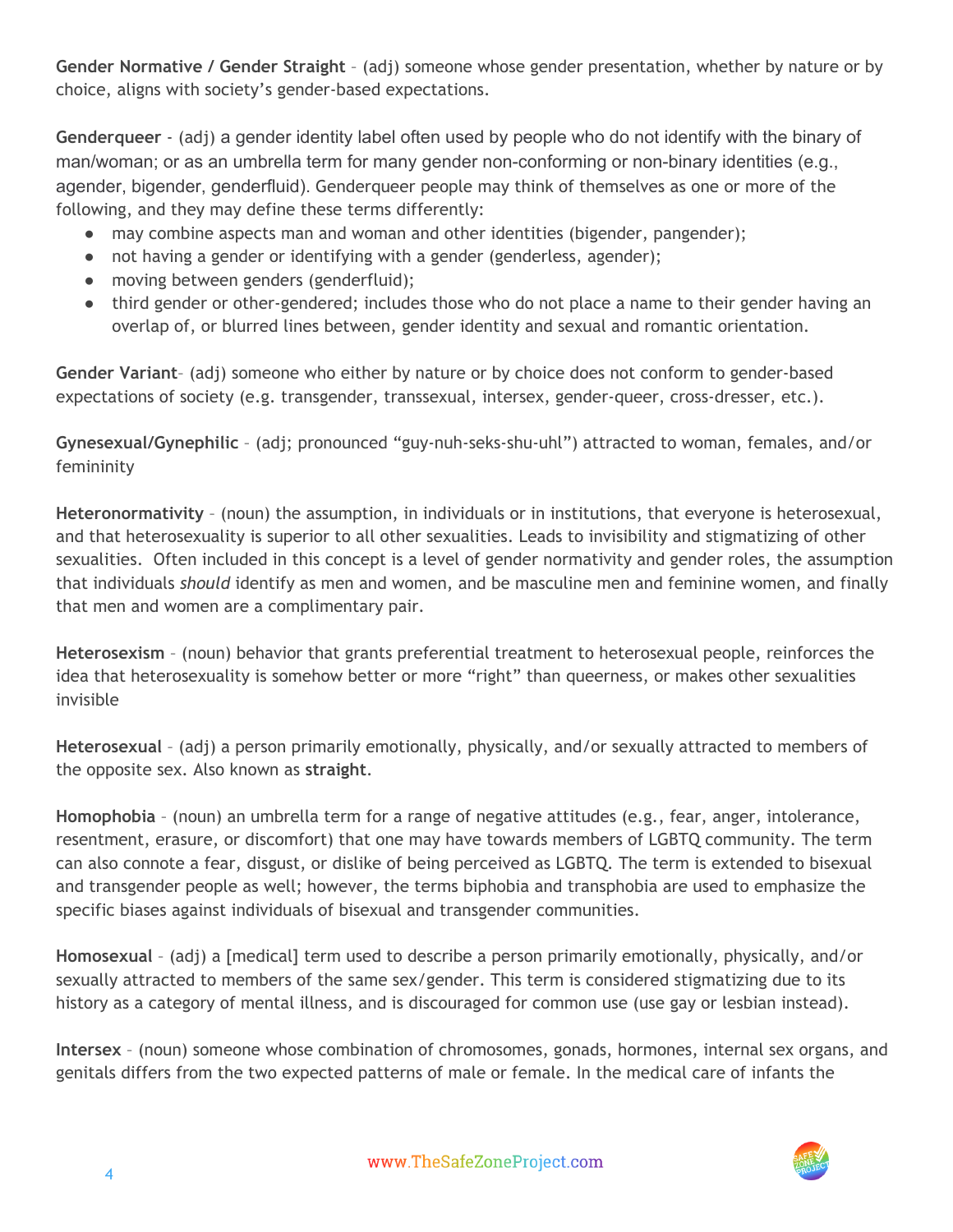initialism DSD ("Differing/Disorders of Sex Development"). Formerly known as **hermaphrodite** (or hermaphroditic), but these terms are now considered outdated and derogatory.

**Lesbian** – (noun) a term used to describe women attracted romantically, erotically, and/or emotionally to other women.

**LGBTQ / GSM / DSG / +** ‐ (noun) initialisms used as shorthand or umbrella terms for all folks who have a non‐normative (or queer) gender or sexuality, there are many different initialisms people prefer. **LGBTQ** is Lesbian Gay Bisexual Transgender and Queer (sometimes people at a + at the end in an effort to be more inclusive); **GSM** is Gender and Sexual Minorities; **DSG** is Diverse Genders and Sexualities. Other popular options include the initialism GLBT and the acronym QUILTBAG (Queer [or Questioning] Undecided Intersex Lesbian Trans\* Bisexual Asexual [or Allied] and Gay [or Genderqueer]).

**Lipstick Lesbian** – (noun) Usually refers to a lesbian with a feminine gender expression. Can be used in a positive or a derogatory way. Is sometimes also used to refer to a lesbian who is assumed to be (or passes for) straight.

**Metrosexual** – (noun & adj) a man with a strong aesthetic sense who spends more time, energy, or money on his appearance and grooming than is considered gender normative.

**Masculine of Center** ‐ (adj) a word that indicates a range personal understanding both in terms of gender identity and gender presentation of lesbian/queer women who present, understand themselves, relate to others in a more masculine way. These individuals may also often identity as butch, stud, aggressive, boi, trans‐masculine among other identities.

**MSM / WSW ‐** (noun) initialisms for "men who have sex with men" and "women who have sex with women," to distinguish sexual behaviors from sexual identities (e.g., because a man is straight, it doesn't mean he's not having sex with men). Often used in the field of HIV/Aids education, prevention, and treatment.

**Mx.** ‐ (typically pronounced mix) is an title (e.g. Mr., Ms., etc.) that is gender neutral. It is often the option of choice for folks who do not identify within the cisgender binary.

**Outing** – (verb) involuntary or unwanted disclosure of another person's sexual orientation, gender identity, or intersex status.

**Pansexual** – (adj) a person who experiences sexual, romantic, physical, and/or spiritual attraction for members of all gender identities/expressions

**Passing** – (verb) (1) a term for trans\* people being accepted as, or able to "pass for," a member of their self‐identified gender/sex identity (regardless of birth sex). (2) An LGB/queer individual who can is believed to be or perceived as straight.

**Polyamory/Polyamorous**– (noun/adj) refers to the practice of, desire to, or orientation towards having ethically, honest, consensually non-monogamous relationships (i.e. relationships that may include multiple partners). This may include open relationships, polyfidelity (which involves more than two people being in romantic and/or sexual relationships which is not open to additional partners), amongst many other set ups.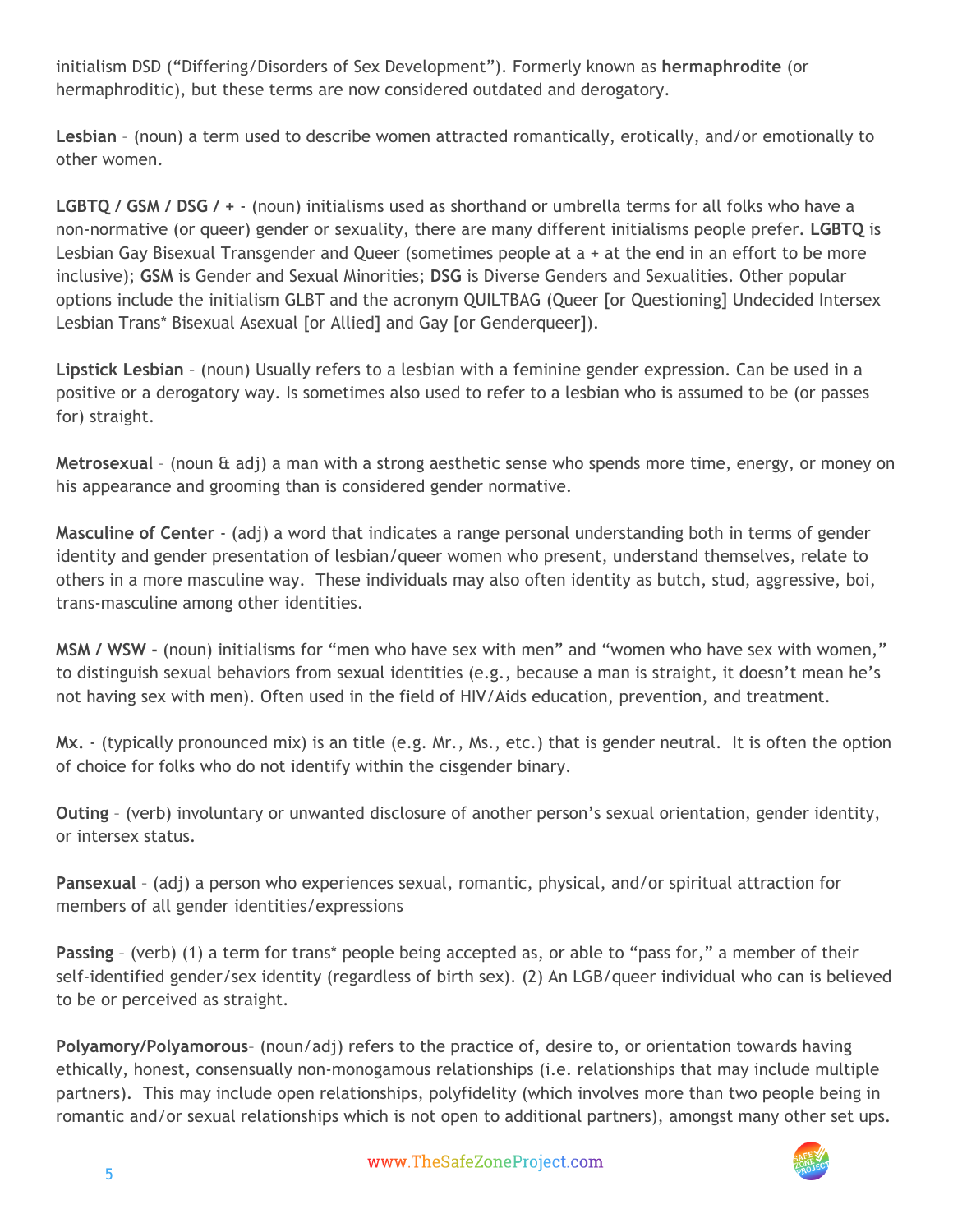Some poly(amorous) people have a "primary" relationship or relationship(s) and then "secondary" relationship(s) which may indicate different allocations of resources, time, or priority.

**Questioning** (verb ; adjective) exploring one's own sexual orientation or gender identity; or an individual who is exploring their own sexual orientation and gender identity.

**Queer** – (adj) used as an umbrella term to describe individuals who don't identify as straight. Also used to describe people who have non‐normative gender identity or as a political affiliation. Due to its historical use as a derogatory term, it is not embraced or used by all members of the LGBTQ community. The term queer can often be use interchangeably with LGBTQ.

**Romantic Attraction** ‐ (noun) an affinity for someone that evokes the want to engage in relational intimate behavior (e.g., flirting, dating, marriage), experienced in varying degrees (from little‐to‐non, to intense). Often conflated with **sexual attraction or emotional/spiritual attraction.**

**Same Gender Loving / SGL** – (adj) a term sometimes used by members of the African‐American / Black community to express an alternative sexual orientation without relying on terms and symbols of European descent.

**Sexual Attraction** ‐ (noun) an affinity for someone that evokes the want to engage in physical intimate behavior (e.g., kissing, touching, intercourse), experienced in varying degrees (from little‐to‐non, to intense). Often conflated with **romantic attraction or emotional/spiritual attraction.**

**Sexual Orientation** – (noun) the type of **sexual**, **romantic**, **emotional**/**spiritual attraction** one feels for others, often labeled based on the gender relationship between the person and the people they are attracted to (often mistakenly referred to as sexual preference)

**Sexual Preference** – (1) the types of sexual intercourse, stimulation, and gratification one likes to receive and participate in. (2) Generally when this term is used, it is being mistakenly interchanged with "sexual orientation," creating an illusion that one has a choice (or "preference") in who they are attracted to

**Sex Reassignment Surgery / SRS** – A term used by some medical professionals to refer to a group of surgical options that alter a person's biological sex. "**Gender confirmation surgery**" is considered by many to be a more affirming term. In most cases, one or multiple surgeries are required to achieve legal recognition of gender variance. Some refer to different surgical procedures as "top" surgery and "bottom" surgery to discuss what type of surgery they are having without having to be more explicit.

**Skoliosexual** – (adj) attracted to genderqueer and transsexual people and expressions (people who don't identify as cisgender)

**Stud** – (noun) an term most commonly used to indicate a Black/African‐American and/or Latina masculine lesbian/queer woman. Also known as 'butch' or 'aggressive'.

**Third Gender** (noun) a term for a person who does not identify with either man or woman, but identifies with another gender. This gender category is used by societies that recognise three or more genders, both